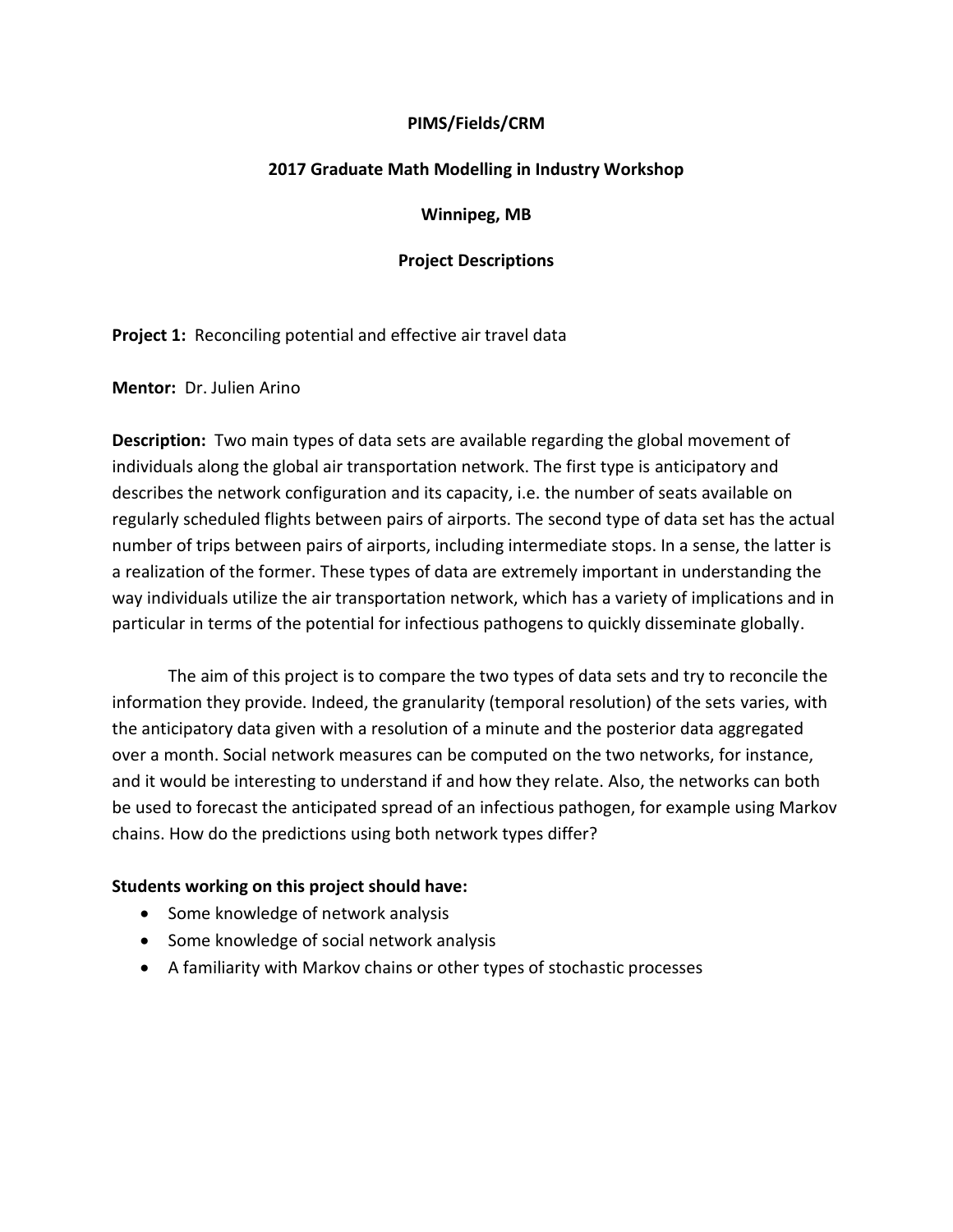**Project 2:** Modelling cell signalling pathways

**Mentor:** Dr. Marine Jacquier

**Description:** Cellular response to stimuli is the result of a series of molecular events following a signalling pathway. Most of these biochemical reactions are related to the phosphorylation of proteins and can ultimately impact many cellular processes including growth, proliferation and survival. Analysis of signalling pathways is an important tool to understand cellular mechanisms, in particular in cytopathologies. Concentrations of some proteins can be modified in some cells, due to diseases or drugs, resulting in a different behaviour of the signalling pathway.

The project will focus on modelling the network of interactions between molecules in relation with experimental data, including:

- Comparison of models based on different assumptions,
- Estimation of reaction rates of enzymes in the cell,
- Identification of the main components of the pathway,
- Evaluation of the effect of perturbations on the dynamics (for example the effect of drugs).

- Knowledge of ordinary differential equations
- A familiarity with stochastic modelling and/or numerical methods
- Some knowledge of mathematical biology, in particular biochemical modelling and enzyme kinetics, is an asset.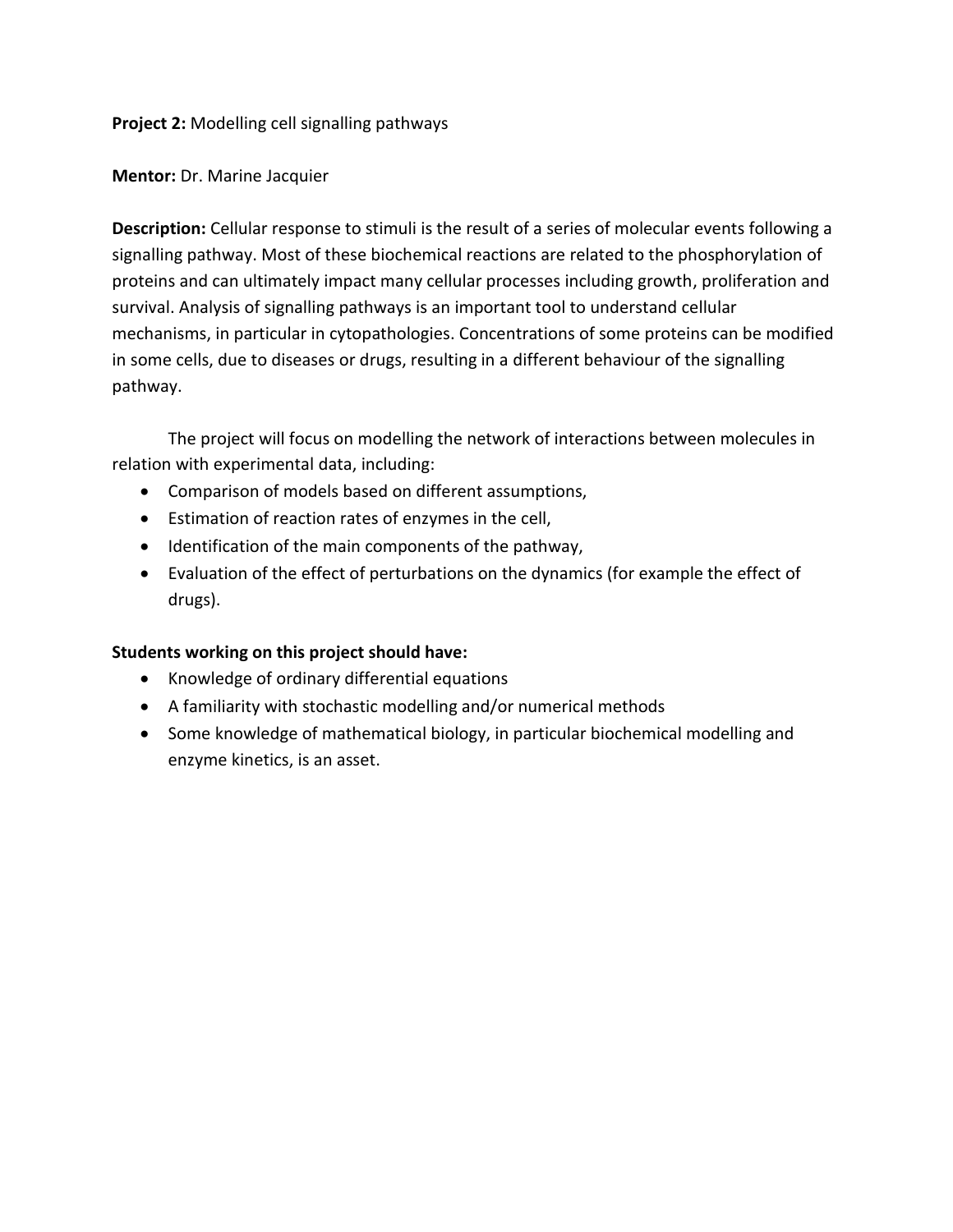**Project 3:** Modelling a quantum spin network

**Mentor:** Dr. Sarah Plosker

**Description:** Quantum communication concerns the transmission of quantum states from one location to another. Physically, a quantum state is a description of some configuration of an atom of material, a photon of light, or some other basic physical object in quantum mechanics. Mathematically, a quantum state is represented as a vector in some linear space, typically an eigenvector of a matrix that mathematically models the physics of the atom, photon, or other quantum object.

One important aspect of quantum communication is the ability to transfer a quantum state between quantum processors or registers within a quantum computer. This transfer should occur quickly and accurately. Such a communication setup can be achieved through the use of spin network dynamics. Specifically, a quantum spin network can be modelled by way of a graph, and much work has been done recently by employing techniques from graph theory, combinatorics, number theory, linear algebra, physics, and quantum information theory.

This project will focus on a number of open problems in the area, including:

- Reconciling the numerical results obtained by physicists with analytic results from pure math (e.g. with respect to recent results on paths with potentials)
- Determining whether certain well-known graphs (e.g. trees) have perfect or pretty good state transfer
- Characterizing the pairs of vertices where perfect or pretty good state transfer occurs in recent constructions of graphs involving Hadamard matrices

- Knowledge in at least one of the following: linear algebra, graph theory, combinatorics, or mathematical physics/quantum mechanics
- A willingness to learn at least some material from any of the other listed subjects with which you are unfamiliar
- Familiarity with scientific programming languages and software (Matlab, Octave, SciPy, etc.) would be an asset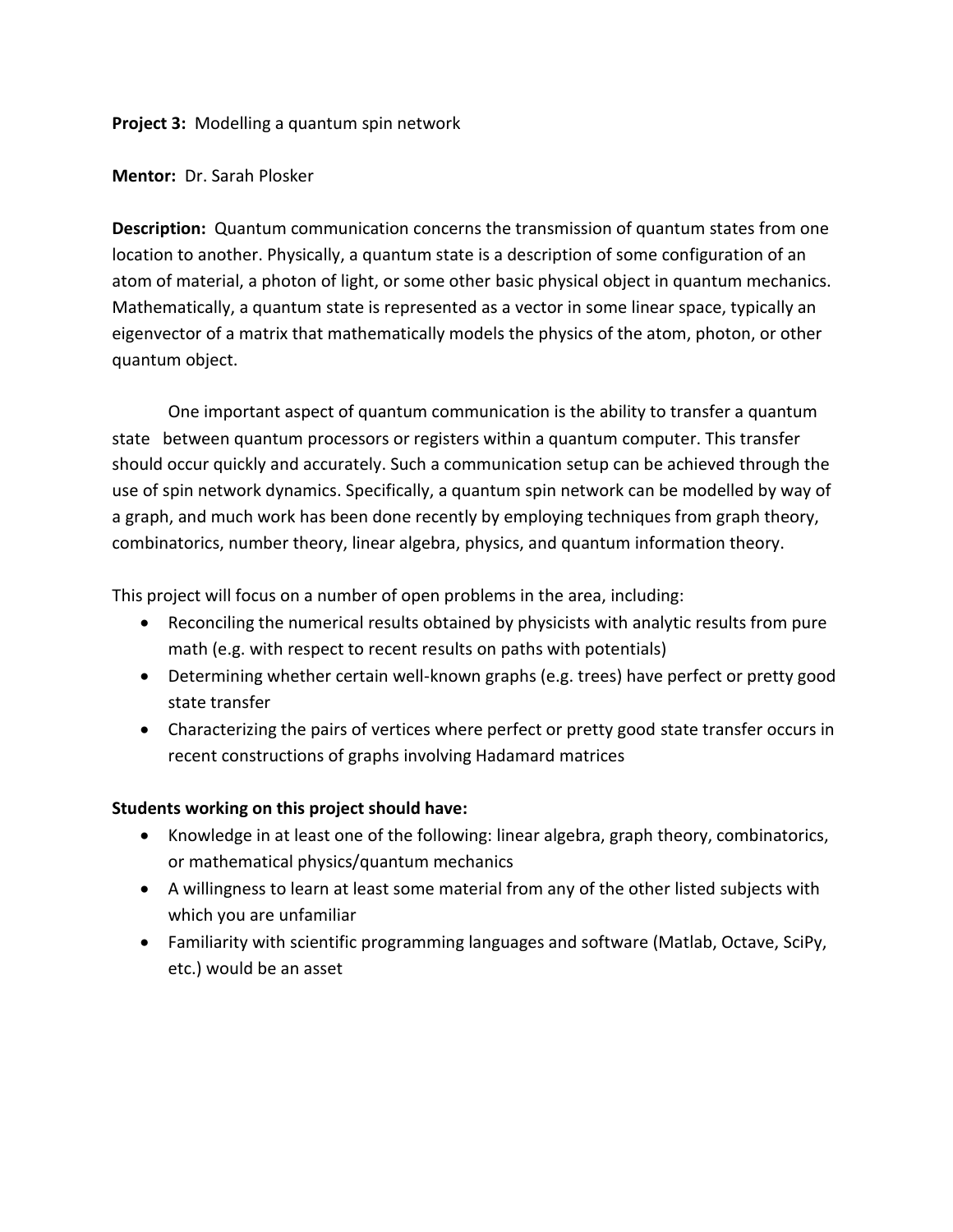**Project 4:** Modelling the organization of the cytoskeleton

**Mentor:** Dr. Stephanie Portet

**Description:** The cytoskeleton is an intracellular network made of different types of structural proteins. The cytoskeleton is in charge of major functions in cells. Defaults in the structural organization of cytoskeletal networks are linked with human diseases; for instance, the presence of protein aggregates inside cells is observed in the case of neurodegenerative diseases. The organization of cytoskeletal proteins in cells results from the combination of processes of proteins assembly/disassembly, protein synthesis/degradation and the intracellular transport of these proteins. Various questions arise in investigating the organization of the cytoskeleton and the project will focus on a number of issues:

- How to represent the cytoskeleton in a mathematical model
- Problem of aggregation/fragmentation
- Problem of synthesis/degradation
- Modelling the intracellular transport

- An understanding of dynamical systems (ordinary/partial differential equations)
- Knowledge of numerical methods
- Some biological knowledge might be beneficial